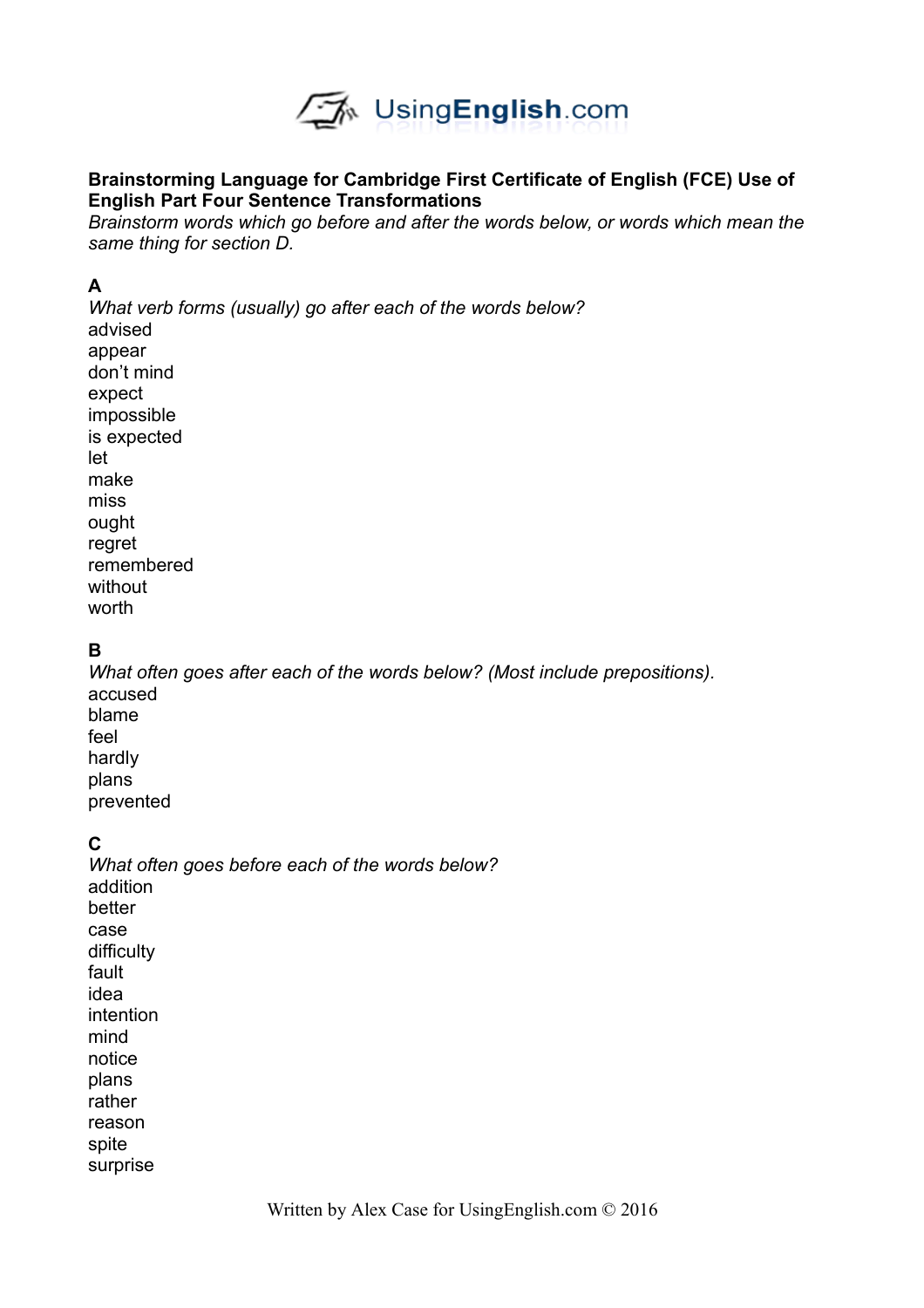

# **D**

*What words with different parts of speech have the same meanings as the words below? Some have more than one answer.* 

may = need =

rare =

# **E**

*Make as many phrasal verbs as you can from the words below, also saying the meaning if you can.*   $\text{call } +$   $=$ 

| -          |          |     |
|------------|----------|-----|
|            | $=$      |     |
|            | $=$      |     |
| carry +    | $=$      |     |
|            | $=$      |     |
|            | $\equiv$ |     |
| come +     | $=$      |     |
|            | $=$      |     |
|            | $=$      |     |
| fallen $+$ | $\equiv$ |     |
|            | $=$      |     |
|            | $=$      |     |
| look +     |          | $=$ |
|            | $\equiv$ |     |
|            | $=$      |     |
| pick +     | $=$      |     |
|            | $=$      |     |
|            | $=$      |     |
| $run +$    | $=$      |     |
|            | $=$      |     |
|            | $=$      |     |
| take +     | $=$      |     |
|            | $=$      |     |
|            | $=$      |     |
| $turn +$   | $=$      |     |
|            | $\equiv$ |     |
|            | $=$      |     |
|            | $=$      |     |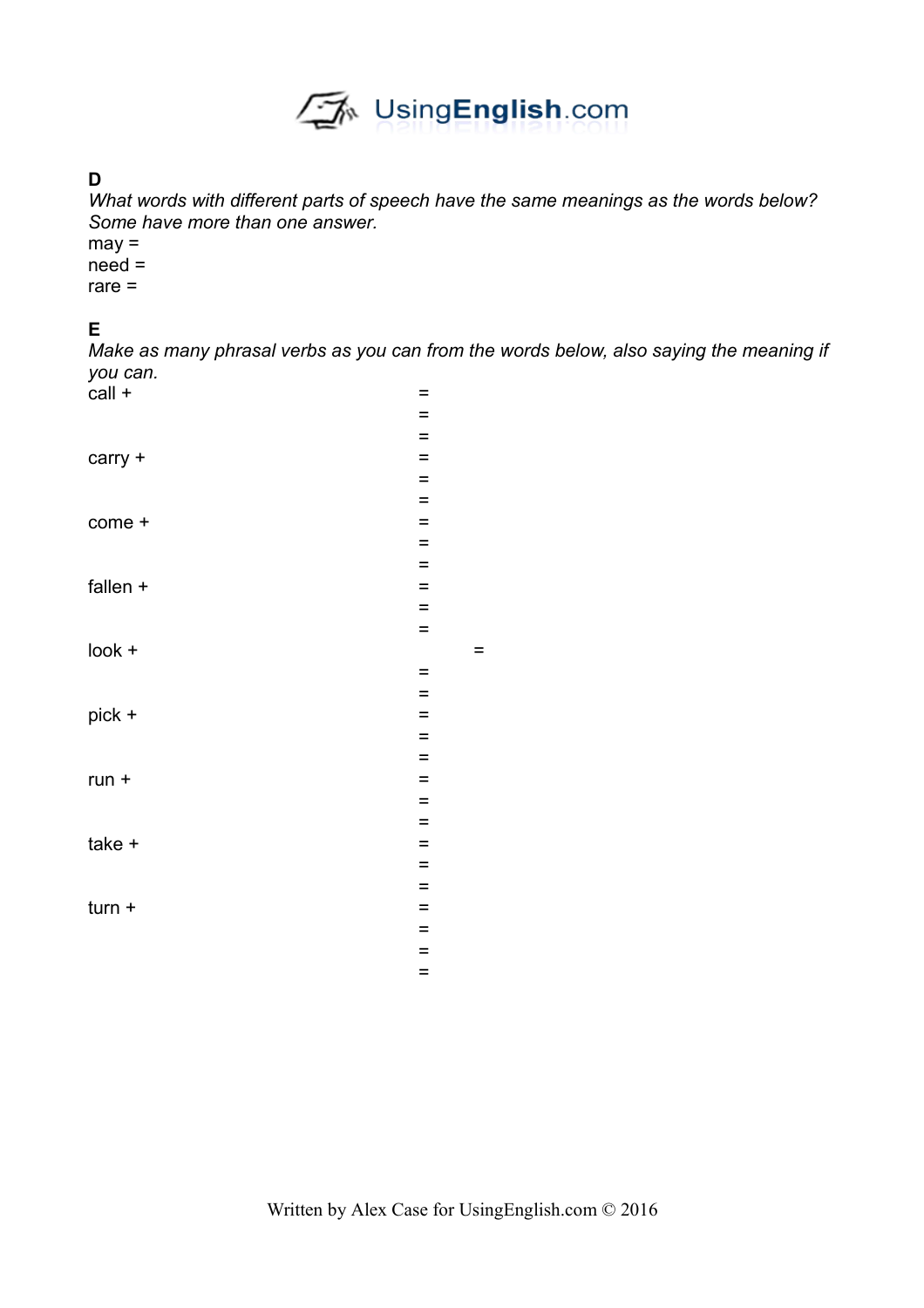

#### **Mixed answers**

*Use the mixed answers below to help with the tasks above. Other answers might be possible.* 

#### **A**

+ someone + to + v + someone + v  $+$  to  $+$  v  $+ v + ing$ 

#### **B**

+ any/ ever + for  $+$  like  $+ v +$  ing + someone + for + someone + from + someone + of

## **C**

don't + for no + had + have + have no + have/ make +  $in +$  $mv +$ take (no) + to my + would +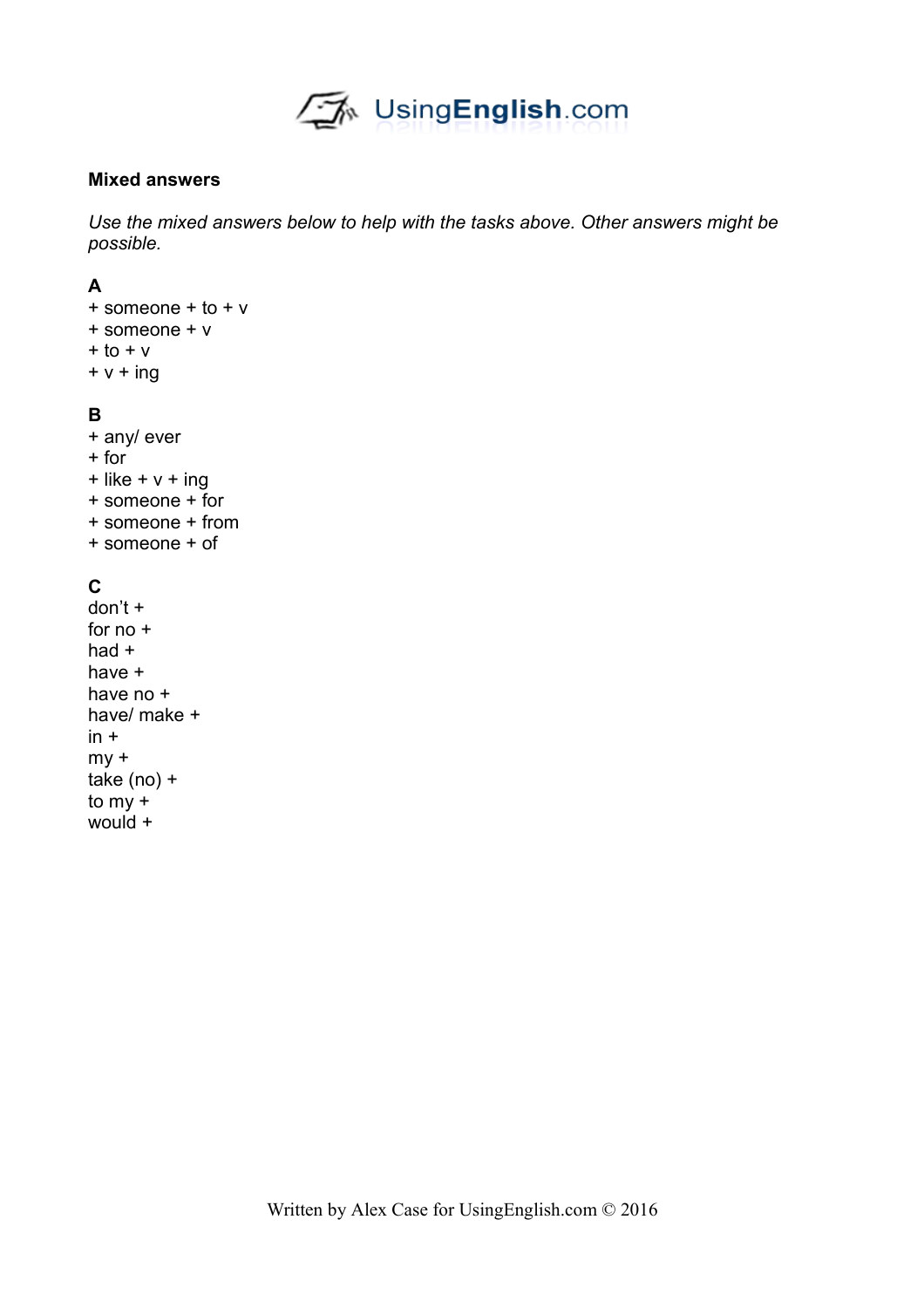

#### **D**

maybe necessary perhaps rarely seldom

## **E**

- + after = care for
- + after = have something in common with a parent, e.g. character or looks
- + down = reduce the volume
- + for = search for
- + forward to = can't wait to
- + into = investigate
- + off = cancel
- + off = switch off
- + on = continue
- + out = don't have a good relationship anymore
- + out of = no longer have any left
- + up = collect someone in your car
- + up = start a new activity
- + up to = respect
- $+$  up with  $=$  think of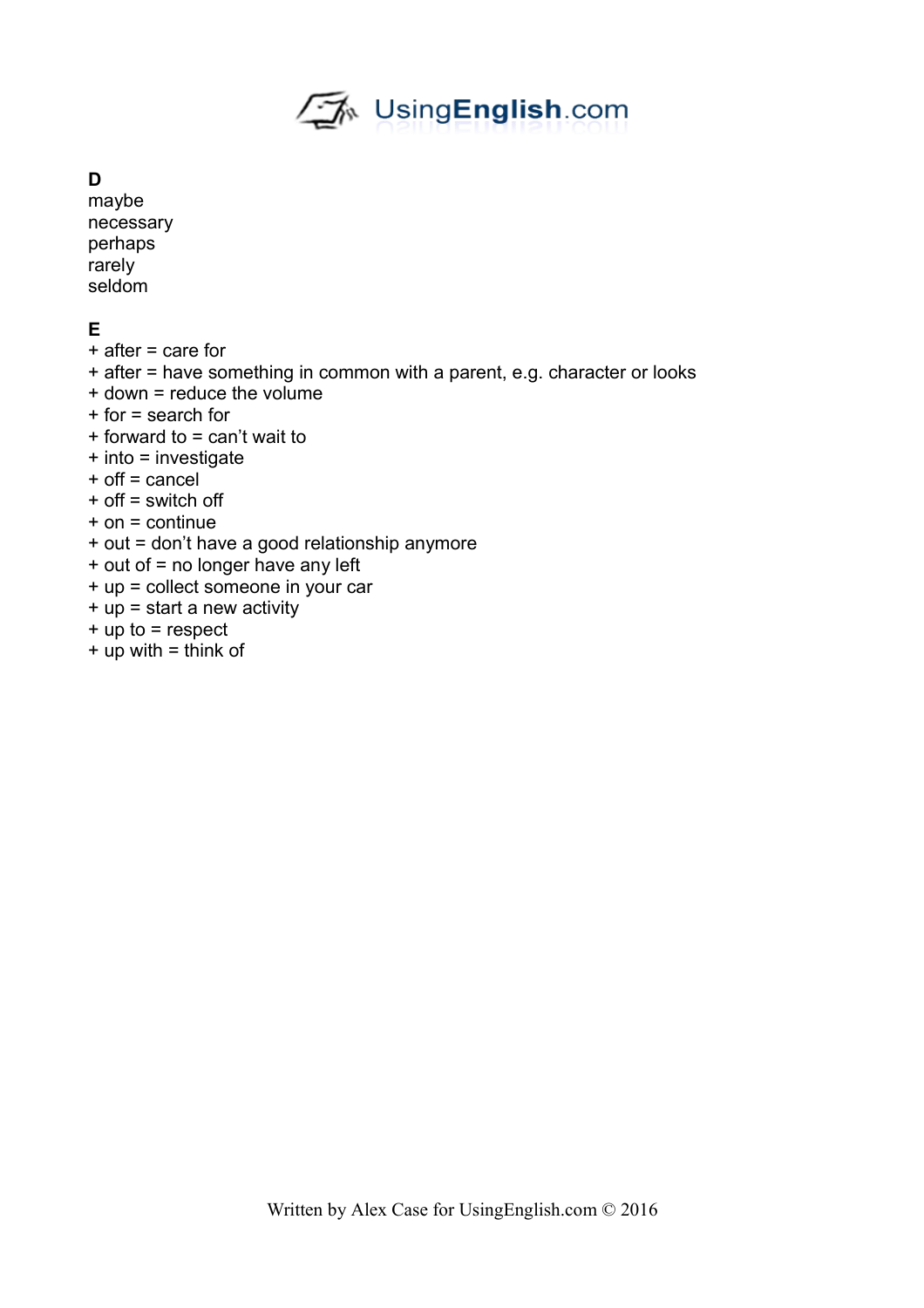√<‰ UsingEnglish.com

#### **Suggested answers**

*Other answers are possible.* 

## **A**

advised  $+$  someone  $+$  to  $+$  v appear  $+$  to  $+$  v don't mind  $+ v + ing$  $expect + someone + to + v$ impossible  $+$  to  $+$  v is expected  $+$  to  $+$  v let + someone + v make + someone + v  $miss + v + ing$ ought  $+$  to  $+$  v regret  $+ v + ing$ remembered + to + v without  $+ v + ina$ worth  $+ v + ing$ 

## **B**

accused + someone + of blame + someone + for feel + like  $+ v + inq$ hardly + any/ ever plans + for prevented + someone + from

# **C**

in + addition had + better in + case have + difficulty my + fault have no + idea have no + intention  $don't + mind$ take + (no) notice have/ make + plans would + rather for no + reason in + spite to my + surprise